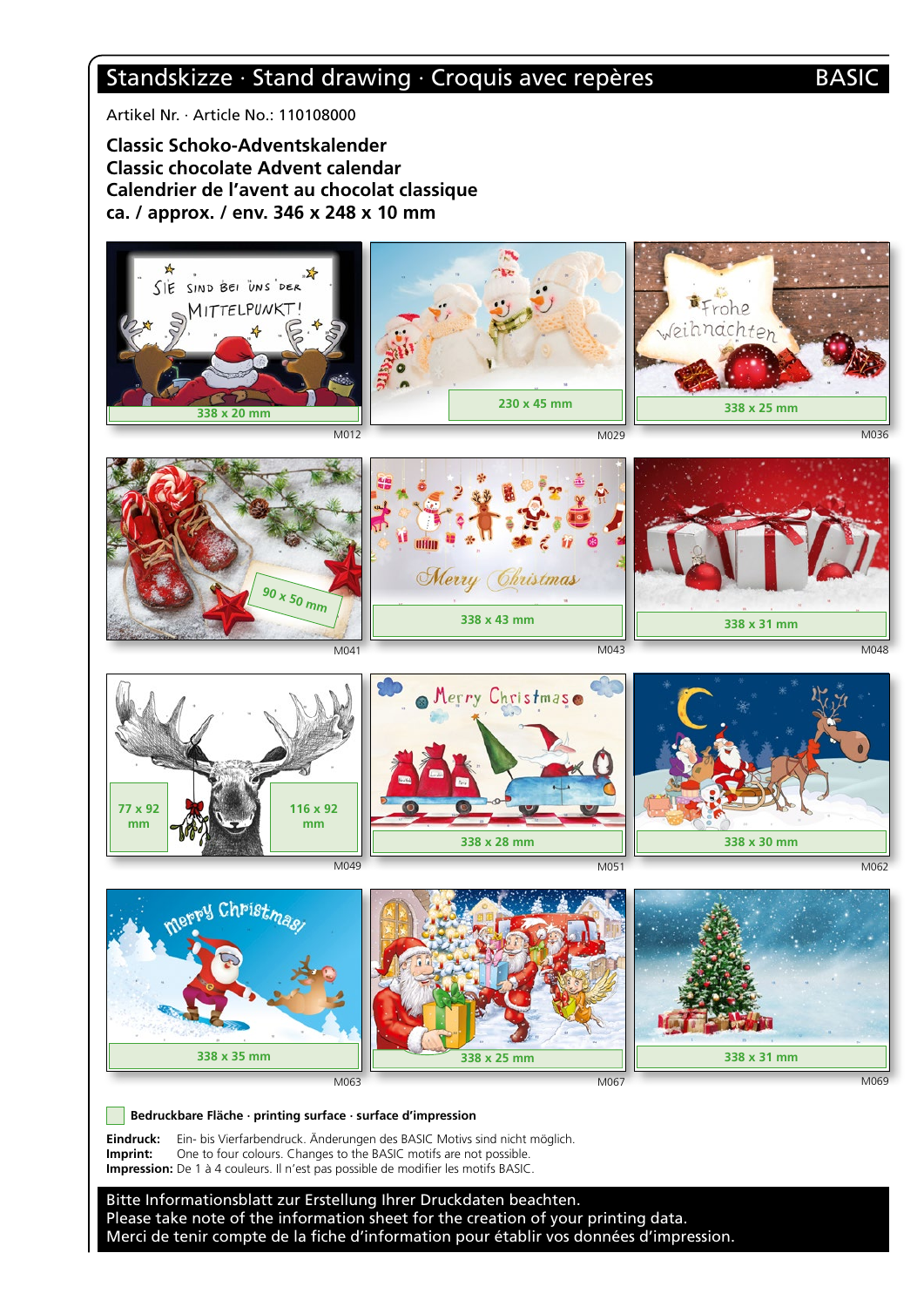# Standskizze · Stand drawing · Croquis avec repères BASIC

Artikel Nr. · Article No.: 110108000

**Classic Schoko-Adventskalender Classic chocolate Advent calendar Calendrier de l'avent au chocolat classique ca. / approx. / env. 346 x 248 x 10 mm**



DANKE FÜR DIE ZUSAMMENARBEIT  $\sum_{i=1}^n$ **240 x 48 mm240 x 42 mm 240 x 20 mm** M057 M027 M075

 **Bedruckbare Fläche · printing surface · surface d'impression**

**Eindruck:** Ein- bis Vierfarbendruck. Änderungen des BASIC Motivs sind nicht möglich. **Imprint:** One to four colours. Changes to the BASIC motifs are not possible. **Impression:** De 1 à 4 couleurs. Il n'est pas possible de modifier les motifs BASIC.

Bitte Informationsblatt zur Erstellung Ihrer Druckdaten beachten. Please take note of the information sheet for the creation of your printing data. Merci de tenir compte de la fiche d'information pour établir vos données d'impression.